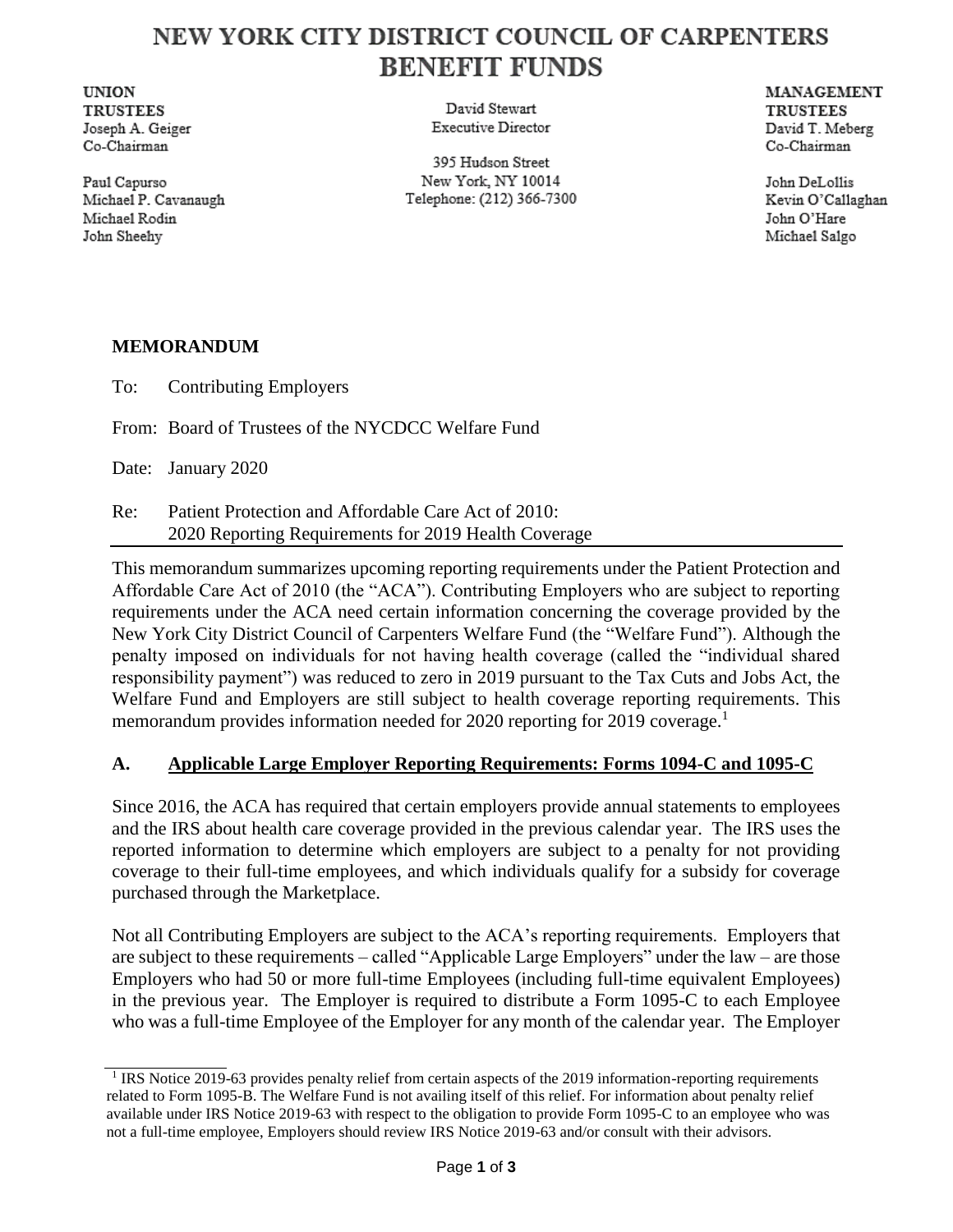must use Form 1094-C to report to the IRS summary information for each Employer and to transmit Forms 1095-C to the IRS.

The IRS has issued final Forms (available at https://www.irs.gov/pub/irs-pdf/f1095c.pdf) and final Instructions (available at https://www.irs.gov/pub/irs-pdf/i109495c.pdf) on these reporting requirements. **In according with the IRS's Instructions, and consistent with the rules in effect in previous years, a Contributing Employer does not need to know whether a specific Employee actually had coverage under the Welfare Fund for any particular months during the year. Instead the only information that a Contributing Employer is required to obtain from the Welfare Fund is whether the Welfare Fund's coverage provides minimum value, offers dependent coverage, and is affordable. The Welfare Fund satisfies each of these tests.** 

#### **1. MINIMUM VALUE**

The health benefits offered by the Welfare Fund exceed the 60 percent minimum value standard.

#### **2. DEPENDENT COVERAGE**

The Welfare Fund offers coverage to eligible participants and to the following dependents:

- spouses,
- dependent children to end of the month in which they reach age 26,
- dependent parents who meet certain requirements, and
- disabled adult children who meet certain requirements.

#### **3. AFFORDABILITY**

Active Participants do not pay premiums to the Welfare Fund for coverage; therefore, coverage under the Welfare Fund satisfies the affordability test under the ACA. (If coverage is provided under a participation agreement and the Employer charges the Employee a portion of the cost of coverage, the Employer will need to assess affordability.)

In sum, Contributing Employers do not need any participant-specific information about whether an individual had coverage under the Welfare Fund during 2019. Because such information is not required to satisfy reporting requirements and, due to HIPAA restrictions, the Welfare Fund will not respond to requests by Contributing Employers for participant-specific information.

The IRS's Instructions provide information about the codes that should be entered on Form 1095- C to indicate that the Employer was required to contribute to a multiemployer plan on behalf of an employee for that month. For more information, please refer to the IRS's Instructions or seek professional guidance.

For 2019 coverage, an Applicable Large Employer must (a) furnish a Form 1095-C to each of its full-time employees by March 2, 2020, and (b) file with the IRS Forms 1094-C and 1095-C by February 28, 2020 if filing on paper (or March 31, 2020 if filing electronically). (Any Employer who is required to file 250 or more information returns must file electronically.)